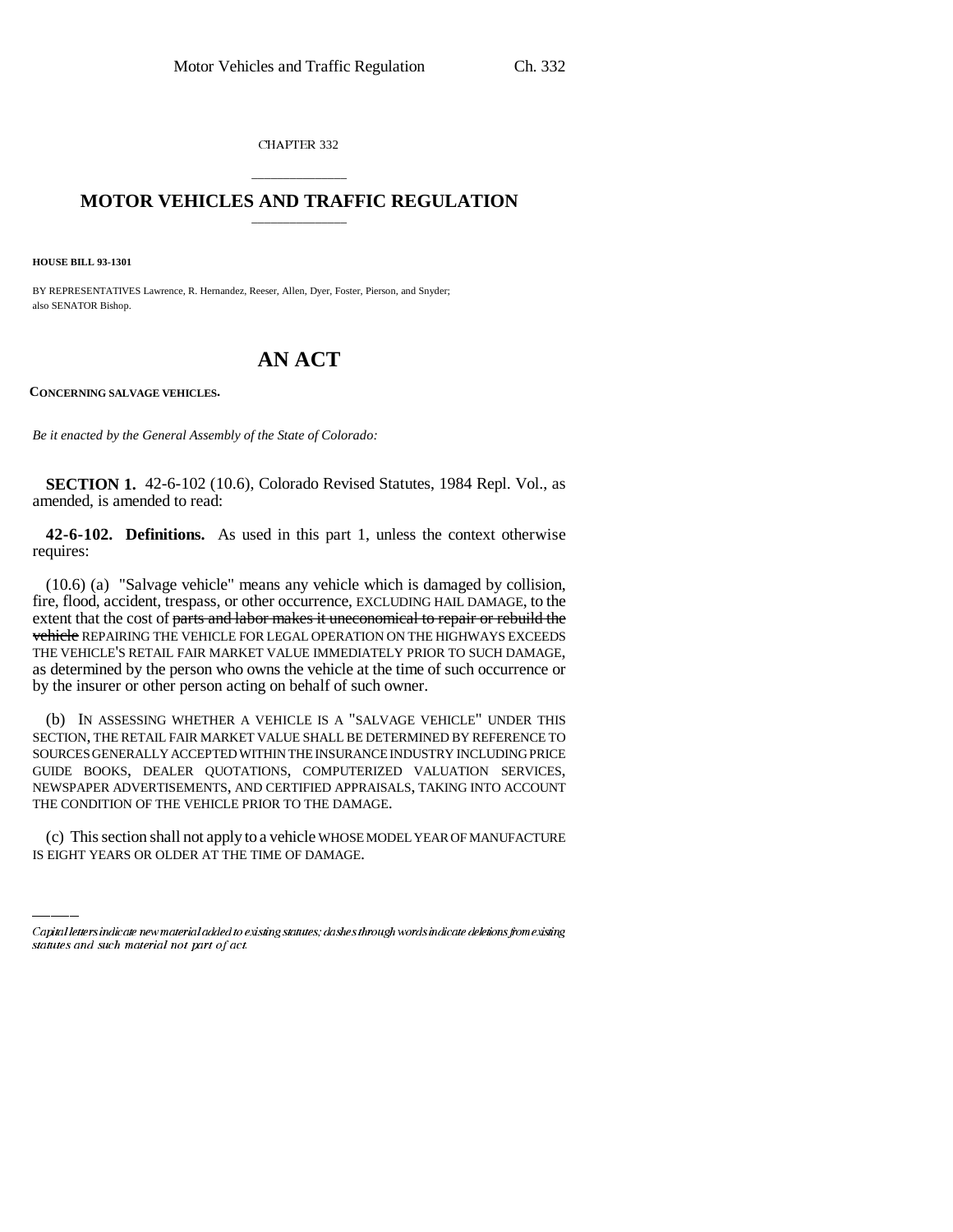Ch. 332 Motor Vehicles and Traffic Regulation

(a) Whose model year of manufacture is six years or older; or

(b) Which is to be parted out or used for scrap.

**SECTION 2.** Part 2 of article 6 of title 42, Colorado Revised Statutes, 1984 Repl. Vol., as amended, is amended BY THE ADDITION OF A NEW SECTION to read:

**42-6-210. Disclosure requirements upon transfer of ownership of a salvage vehicle.** (1) PRIOR TO SALE OF A VEHICLE REBUILT FROM SALVAGE TO A PROSPECTIVE PURCHASER FOR THE PURPOSE OF SELLING OR TRANSFERRING OWNERSHIP OF SUCH VEHICLE, THE OWNER SHALL PREPARE A DISCLOSURE AFFIDAVIT STATING THAT THE VEHICLE WAS REBUILT FROM SALVAGE. THE DISCLOSURE AFFIDAVIT SHALL ALSO CONTAIN A STATEMENT OF THE OWNER STATING THE NATURE OF THE DAMAGE WHICH RESULTED IN THE DETERMINATION THAT THE VEHICLE IS A SALVAGE VEHICLE. THE WORDS "REBUILT FROM SALVAGE" SHALL APPEAR IN BOLD PRINT AT THE TOP OF EACH SUCH AFFIDAVIT.

(2) ANY PERSON WHO SELLS A VEHICLE REBUILT FROM SALVAGE FOR THE PURPOSE OF TRANSFERRING OWNERSHIP OF SUCH VEHICLE SHALL:

(a) PROVIDE A COPY OF A DISCLOSURE AFFIDAVIT PREPARED IN ACCORDANCE WITH THE PROVISIONS OF SUBSECTION (1) OF THIS SECTION TO EACH PROSPECTIVE PURCHASER; AND

(b) OBTAIN A SIGNED STATEMENT FROM EACH SUCH PURCHASER CLEARLY STATING THAT THE PURCHASER HAS RECEIVED A COPY OF THE DISCLOSURE AFFIDAVIT AND HAS READ AND UNDERSTANDS THE PROVISIONS CONTAINED THEREIN.

(3) (a) ANY PERSON WHO PURCHASES A VEHICLE REBUILT FROM SALVAGE WHO WAS NOT PROVIDED WITH A COPY OF A DISCLOSURE AFFIDAVIT PREPARED IN ACCORDANCE WITH THE PROVISIONS OF SUBSECTION (1) OF THIS SECTION AND WHO, SUBSEQUENT TO SALE, DISCOVERS THAT THE VEHICLE PURCHASED WAS REBUILT FROM SALVAGE SHALL BE ENTITLED TO A FULL AND IMMEDIATE REFUND OF THE PURCHASE PRICE FROM THE PRIOR OWNER.

(b) IN THE EVENT A PERSON IS ENTITLED TO A REFUND UNDER THIS SUBSECTION (3), THE PRIOR OWNER SHALL BE REQUIRED TO MAKE AN IMMEDIATE REFUND OF THE FULL PURCHASE PRICE TO THE PURCHASER. A SIGNED STATEMENT FROM THE PURCHASER PREPARED IN ACCORDANCE WITH THE PROVISIONS OF PARAGRAPH (b) OF SUBSECTION (2) OF THIS SECTION SHALL RELIEVE THE PRIOR OWNER OF THE OBLIGATION TO MAKE SUCH REFUND.

(4) ANY OWNER, SELLER, OR TRANSFERROR OF A VEHICLE REBUILT FROM SALVAGE WHO FAILS TO COMPLY WITH THE PROVISIONS OF THIS SECTION SHALL BE GUILTY OF A MISDEMEANOR AND, UPON CONVICTION THEREOF, SHALL BE PUNISHED BY A FINE FOR A FIRST OFFENSE NOT TO EXCEED FIFTEEN HUNDRED DOLLARS AND A FINE OF FIVE THOUSAND DOLLARS FOR EACH SUBSEQUENT OFFENSE.

(5) THE EXECUTIVE DIRECTOR OF THE DEPARTMENT OF REVENUE SHALL PRESCRIBE RULES AND REGULATIONS FOR THE PURPOSE OF IMPLEMENTING THE PROVISIONS OF THIS SECTION.